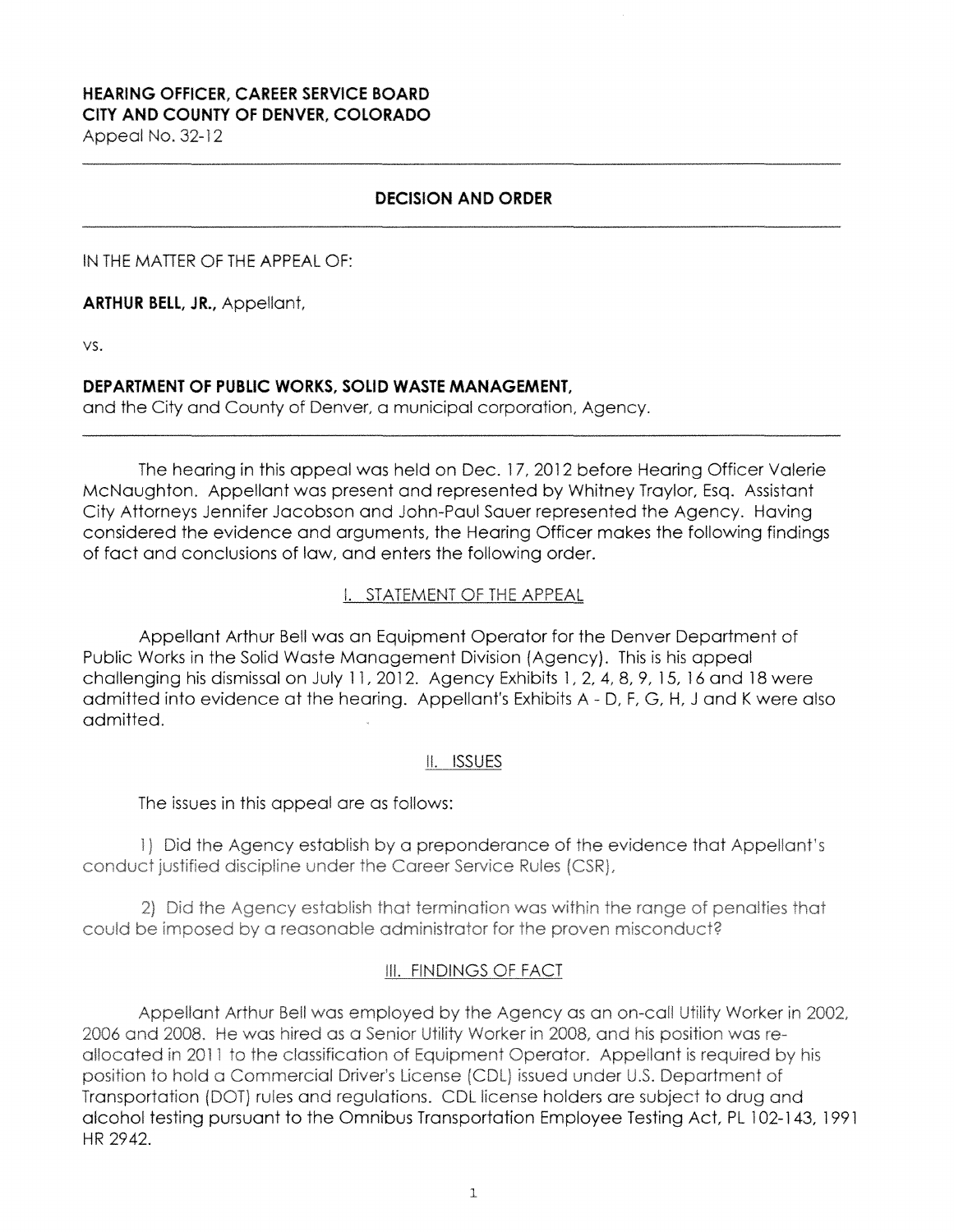On Dec. 7, 2009, Appellant tested positive for marijuana during a random drug test under the DOT regulations. As a result, Appellant was charged with violations of Executive Order 94, Memorandum No. 94A, and two disciplinary rules. During the pre-disciplinary meeting, Appellant admitted to the violations and agreed to a settlement in order to avoid the possibility of dismissal from his employment. As a part of the settlement, Appellant agreed to a 30-day suspension and entry into a Stipulation and Agreement for Participation in a Substance Abuse Treatment/Education Plan. [Exhs. 8, 9.]

The 2010 Stipulation required Appellant to abstain from using all illegal substances including marijuana, comply with a substance abuse treatment plan, and submit to follow-up breath, urine or blood screening at the Agency's request for at least three years, among other terms. Violation of any part of the Stipulation "shall be considered a violation of the terms and conditions of employment [and] shall be grounds for dismissal." [Exh. 8-2.J Appellant waived the right to contest all but one issue if he was disciplined for violation of the Stipulation. "[TJhe sole issue that he can raise on appeal ... is whether he complied with the terms and conditions of this agreement." [Exh. 8-3.]

Over the next 18 months, Appellant submitted to random drug tests twice weekly and complied with his substance abuse treatment plan. On June 12, 2012, Appellant completed a urinalysis test in order to have his CDL license renewed. It was negative, and the new license was issued.

On Thursday, June 14, 2012, Appellant was called in for one of his weekly random drug tests. The following Monday, on-call Medical Review Officer (MRO) Clarence Kluck telephoned Appellant to inform him that the test was positive. [Exhs. 4, B, C.] Appellant told Dr. Kluck, "I don't see how it could be." Dr. Kluck stated that marijuana normally stays in the system for two weeks, but could remain only for hours or for several months. He noted that some medicines have marijuana in them and can result in a positive test.

Dr. Kluck testified that he wrote notes of his telephone interview with Appellant on his worksheet. He believes Appellant told him that he had taken medicine or marijuana in California. Dr. Kluck testified that he did not write that statement on the worksheet because it was not relevant to a test performed in Colorado. The worksheet is blank in the space provided for notes about any medications taken in the 30 days before the test. Dr. Kluck stated that he would have noted a statement about medicine use on the form "if it was at the right level." The form aiso bears no indication that Appellant was informed of his right to request testing of the split sample, as required by DOT regulations. 49 C.F.R. § 40.153. The interview began at 2:10 pm and ended at 2:12 pm. [Exh. C.]

A week later, Solid Waste Management Director Lars Williams called Appellant to discuss the test result. Appellant informed Mr. Williams that he had not been observed during the test. Mr. Williams told him that he could go to the clinic and ask for testing of the split sample. DOT requires that follow-up tests must be conducted under direct observation. 49 CFR § 40.67(b). A separate provision requires that an MRO must inform an employee that he has the right to have the split specimen tested within 72 hours. The MRO must also provide the contact information and remain available during that 72-hour period. 49 C.F.R. § 40.153. The worksheet does not show that Dr. Kluck provided that notice. [Exh. C.]

Mr. Williams was later advised by the testing laboratory Quest Diagnostics that Appellant should submit to another test during which he would be observed, in compliance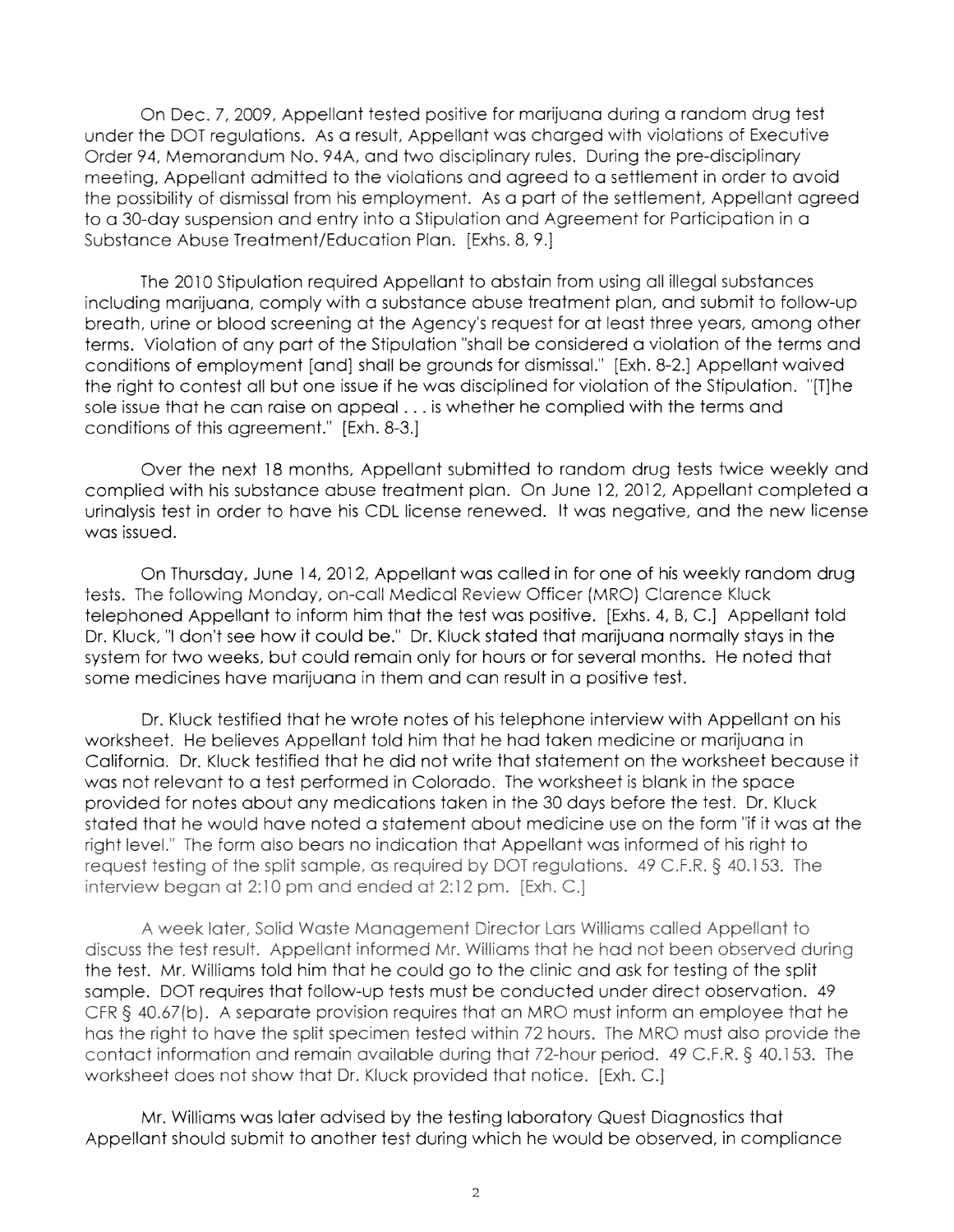with DOT rules. Mr. Williams decided to follow that advice, despite also being informed that the testing clinic did not consider the lack of observation a significant flaw under the DOT regulations governing its tests. [Exhs. 16, 18; Williams testimony.] As a result, Appellant was ordered to appear for a second test on June 21, 2012. Appellant believed that the second test was arranged to vindicate him because "something went wrong" with the first test. The June 21<sup>st</sup> test resulted in a negative reading for marijuana metabolites. [Exh. D.]

The day before the June 21st test results were faxed to the Agency, Mr. Williams sent Appellant a pre-disciplinary letter. The letter alleged that Appellant had tested positive for marijuana on June 14<sup>th</sup> and that as a result he had violated Executive Order 94 and his Stipulation and Agreement. It asserted that for the same reason Appellant had neglected his duty and was under the influence or subject to the effects of an illegal drug. [Exh. 2.] At the pre-disciplinary meeting held on June 29, 2012, Appellant stated that he knew **he** was not positive.

Mr. Williams made the decision to terminate Appellant based on the results of the June 14<sup>th</sup> test. He found that Appellant had violated CSR § 16-60 A by neglecting his duty to obey Executive Order 94, and violated § G because he was under the influence of or subject to the effect of marijuana on June 14th. Mr. Williams also determined that the positive test established violations of Executive Order 94 and§ 16-60 Y. Mr. Williams considered Appellant's past history, including the prior positive test in 2009 which was the basis of the Stipulation underlying this disciplinary action.

#### IV. ANALYSIS

In appeals of discipline brought before the Career Service Hearing Office under CSR § 19-10, an agency bears the burden to prove by a preponderance of the evidence that the conduct violated the Career Service Rules as alleged in the disciplinary letter. An agency must also establish that the penalty is within the range of discipline that can be imposed by a reasonable administrator under the circumstances. See Adkins v. Division of Youth Services, Dept. of Institutions, 720 P.2d 626, 628 (Colo.App. 1986).

All of the Agency's determinations of rule violations relied on a single factual finding: that Appellant tested positive for marijuana on June 14th. In making that finding, Mr. Williams stated that he applied the standards applicable under DOT and Executive Order 94 to conclude that Appellant had violated the terms of his Stipulation. Mr. Williams testified that he was unaware of Appellant's behavior on that date, and relied only on the test result in support of his conclusion that Appellant was under the influence of or subject to the effects of marijuana. He relied aiso on the Agency·s policy that dismissal is imposed for a second positive drug test. [Testimony of Williams.] The sole issue on appeal therefore turns on whether the June 14<sup>th</sup> test result supports the findings and termination decision.

Executive Order 94 adopted ''the illegal drug cut-off levels established by the DOT regulations". [Exh. 9-2.] The disciplinary letter included an excerpt from Memorandum 94A which stated that the phrase '"[s]ubject to the effects of an illegal drug' is to be determined consistent with the confirmation test levels established by the DOT regulations [for] marijuana metabolites  $-\frac{15}{9}$ ng." [Exh. 1-3.]

Drug testing laboratories conducting DOT tests operate under the procedures set forth in the applicable federal regulations. 49 C.F.R. Part 40. DOT regulations set different threshold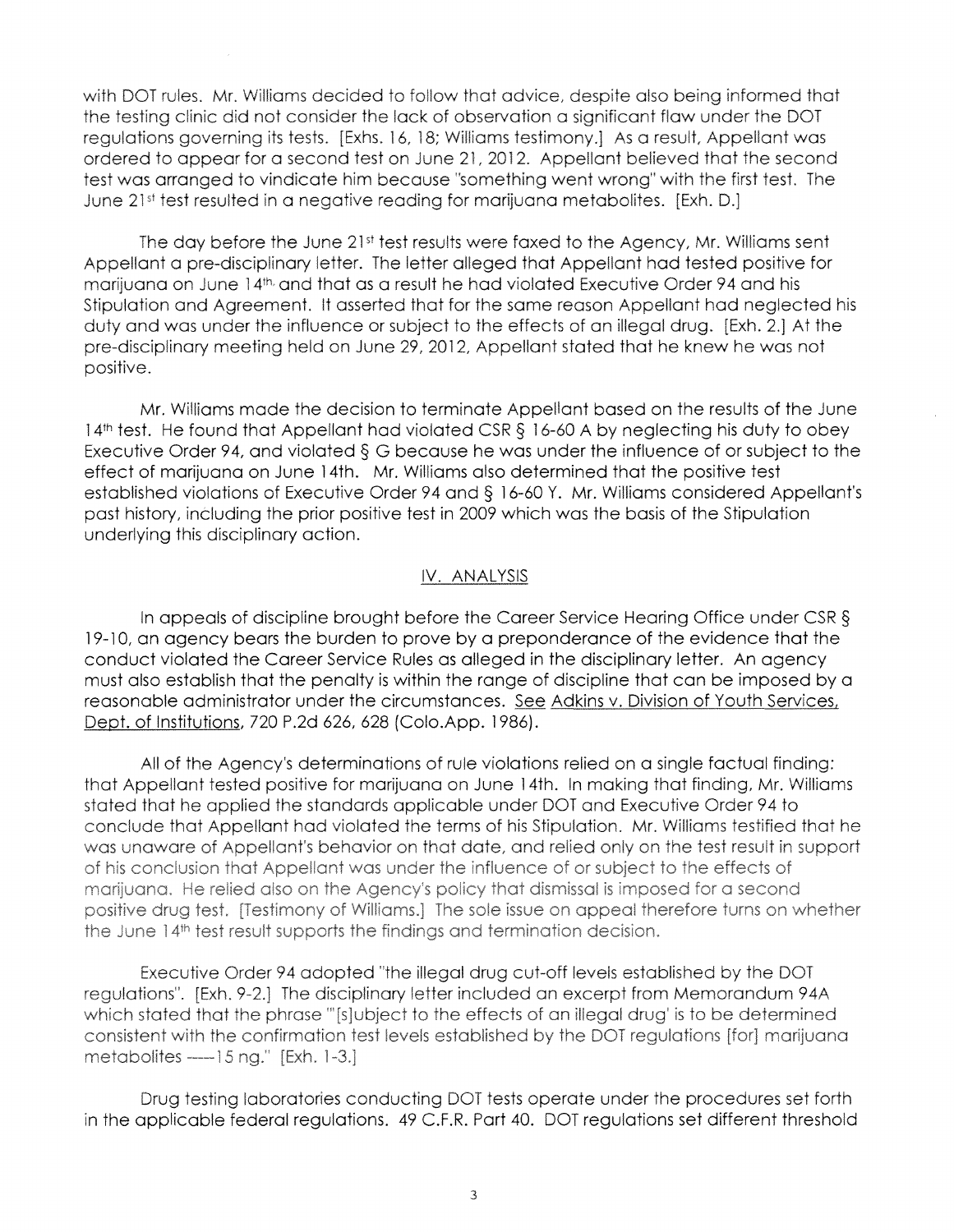levels for positive test results for a screening test<sup>1</sup> and confirmatory test. A positive result on a screening test is 50 nanograms per milliliter (ng/ml) of marijuana metabolites, while a positive for the confirmatory test requires a level of only 15 ng/ml. 49 CFR § 40.87. The DOT standards apply to Appellant's employment by virtue of his 2010 Stipulation and Agreement and its reference to Executive Order 94. [Exhs. 9-2, 9-4, H-1, J-16.] Executive Order 94 specifically adopts the illegal drug cut-off levels established by the DOT regulations. "If there is a conflict between the DOT regulation, illegal drug levels and the ones contained in the Addendum to this Order, the DOT regulation definition will take precedence." [Exh. J-3.] The disciplinary letter references these standards and thereby confirms that the Agency intended to adopt the confirmation test level established by DOT regulations for marijuana, as required by Executive Order 94. [Exh. 1-2, 1-3.]

Here, the test result relied upon was 35 ngs, which is less than the 50-ng threshold for the initial (screening} test but more than the confirmatory test standard of 15 ngs. Thus, the challenge to the discipline turns on whether the June 14th result was from an initial or confirmatory test. If it was the initial test, it is well under the 50 ngs required for a positive result, and so a confirmatory test would not have been justified or ordered. If on June 14th the confirmatory test was performed, the result at the 35-nanogram level is sufficient to support a finding that the test result was positive.

The Agency did not present any testimony from the laboratory itself about the nature of the June 14<sup>th</sup> test. The laboratory report does not state whether the test conducted on Appellant's sample was an initial or confirmatory test. [Exh. B.] There is no indication that more than one test was performed on the sample.<sup>2</sup> If only one test was performed, it would have been the initial test using the 50 ng/ml standard, and Appellant's score of 35 ng would have yielded a negative test finding. Thus, the laboratory report alone is insufficient to resolve the issue of whether the 50 or 15 ng level should be applied to the June 14<sup>th</sup> test result.

The evidence from the Agency's witnesses was inconsistent on that subject. Staff Physician Szczukowski testified that the June 14<sup>th</sup> test was a drug screen, and the second test on June 21st was performed on the same sample. Dr. Kluck, the physician functioning as the MRO for the June 14<sup>th</sup> test, did not testify as to whether the June 14<sup>th</sup> test was either an initial or confirmatory test. Public Works Safety Director Marcel Linne stated that June 14th was the initial test. Mr. Williams was under the impression that the test on June 21<sup>st</sup> was the confirmatory test.

Dr. Szczukowski acts as an MRO for the City and County of Denver. She recalled that Appellant's first test was a drug screen that was reviewed by a different MRO. 'There was one test done and then a second test on the same specimen . . . [Appellant] came back for a second time [because] the first was not observed and the second one observed". [Szczukowski testimony, 12/17 /12, 11 :24 am.] The doctor confirmed that DOT standards require that some tests must be observed.

Dr. Szczukowski explained that the initial or screening test is a rapid immunoassay. She testified that that test is not as accurate because it can produce false positives based on its tendency to cross-react with certain medicines. If an initial test is positive at level 50 ngs, a confirmatory test is then performed using the more accurate gas chromatography-mass

<sup>1</sup> The screening test is also referred to as the initial test. [See Exhs. D-1.J

<sup>&</sup>lt;sup>2</sup> In fact, both the pre-disciplinary and disciplinary letters use the singular form of the noun when referring to the June 14th test. [Exhs. 1, 2.]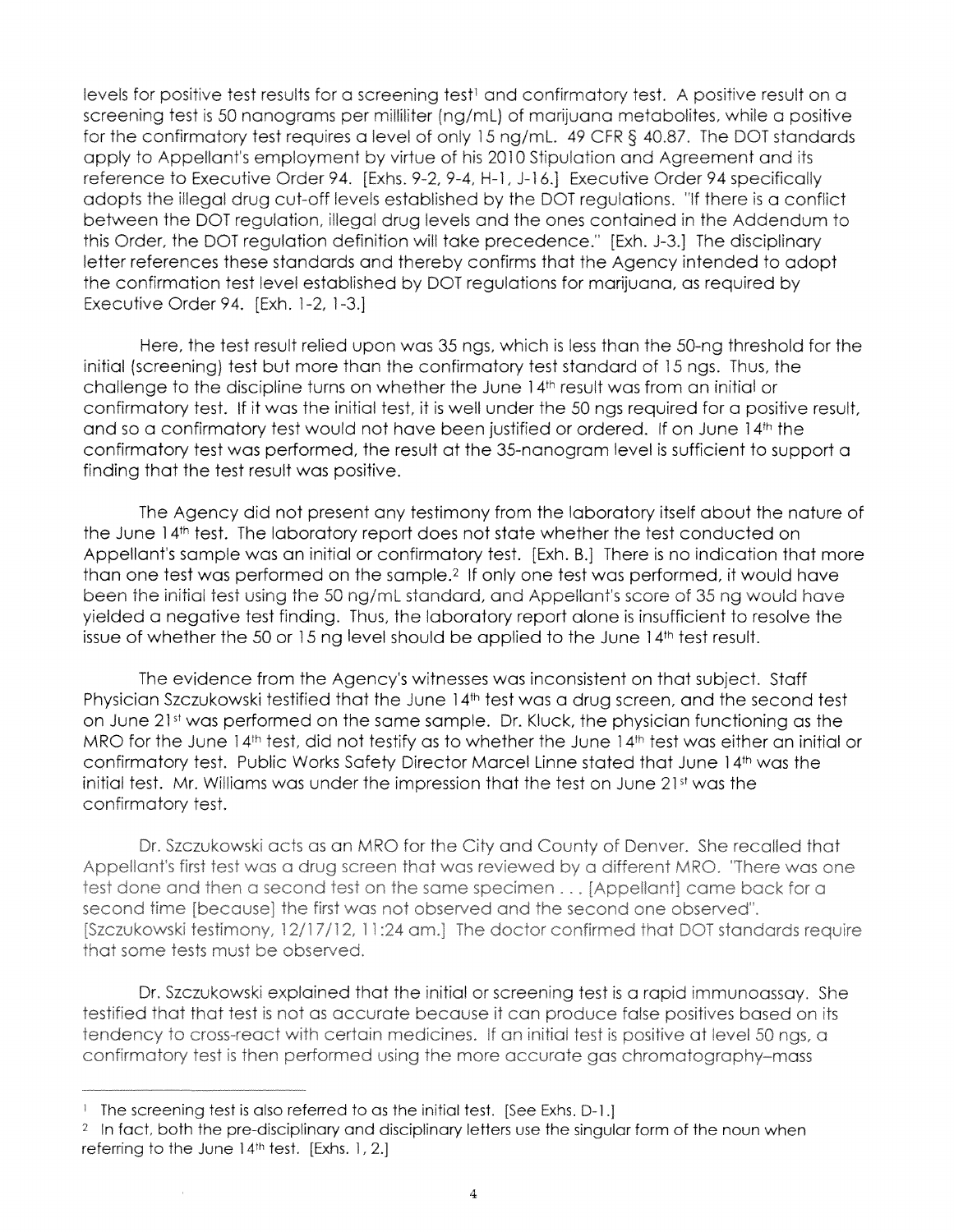spectrometry (GC-MS) method, which measures as a positive the presence of at least 15 ngs of marijuana metabolites in the urine sample. Dr. Szczukowski did not perform the medical review of Appellant's test because she was unavailable on that day. The review was instead performed by on -call MRO Dr. Clarence Kluck, who used his own worksheet to record his contact with Appellant. [Exh. C.] Dr. Kluck was not asked about the nature of the June 14th test, and provided no testimony on that subject.

Agency Safety Director Marcel Linne testified that the June 14th test was the initial test, but the second test completed on June 21st was not the confirmatory test. The latter was instead a follow-up test required by Part 40 of the DOT regulations governing the collection process. Mr. Linne stated he has conducted about twelve tests a week for the past four years, and this is the first one that required a second test. Mr. Linne noted that it is the Department of Public Works policy to dismiss an employee for a second offense. [Linne testimony, Dec. 17, 2012.]

test. In his testimony, Mr. Williams appears to equate the second test with a confirmatory

Question by Mr. Whitney: And do you believe that the result of Mr. Bell's test on June 14<sup>th</sup> was that he registered 35 nanograms of marijuana metabolites?

Mr. Williams: Yes, sir.

Mr, Whitney: Is that the basis on which you made the decision to terminate **Mr.** Bell?

Mr. Williams: Yes, the positive.

Mr. Whitney: Okay, and do you know if a confirmatory test was conducted upon Mr. Bell?

Mr. Williams: You mean a second type?

Mr. Whitney: Yes.

Mr. Williams: When the clinic asked him to go down for a second time.

Mr. Whitney: So the only second test you are aware of is the June  $21st$  test?

Mr. Williams: Correct.

Mr. Whitney: And that one resulted in a negative?

Mr. Williams: Correct.

[Testimony of Lars Williams, 12/17/12, 9:39 am.]

The Agency's position is further weakened by several other factors. Dr. Kluck testified that marijuana normally stays in the body for about two weeks. However, Appellant underwent two DOT urine tests just before and just after June 14<sup>th</sup>, both of which were negative. Appellant's CDL license required a urine test on June 12th, and his negative test on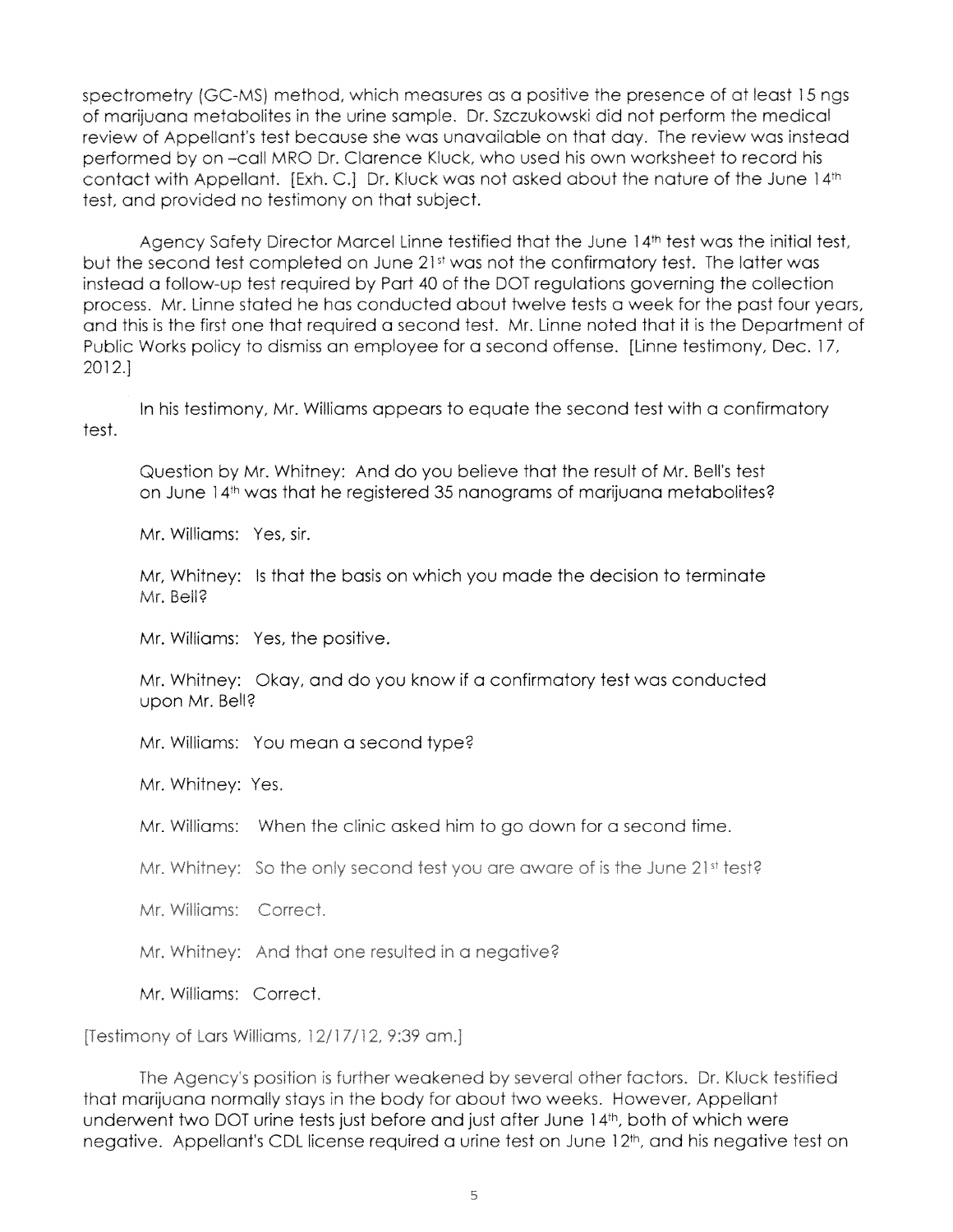that day led to renewal of that license. Appellant also submitted to a urine test on June 21<sup>st</sup>, a **week after the June** 14th **positive test, at the instruction of Mr. Williams. That test too** was **negative for marijuana. [Exh. D.] Consistent with Dr. Kluck's medical opinion** as to **the average length on which marijuana remains in the system, DOT** standards **call for testing** of a split **sample within 72 hours of the notification to the employee of a positive test.** The Agency failed to **consider the** contrary **evidence of** the two **negative tests in determining** whether **the June** 14th **test** was **accurate.** 

Moreover, in two respects the test was not conducted in accordance with DOT regulations: it was not observed, and Appellant was not notified of his right to seek prompt testing of the split specimen. While the former irregularity was corrected by the June 21<sup>st</sup> test, the evidence does not indicate that the Agency gave any weight to the fact that the results were negative. Those test results are inconsistent with both the June 14th **test** and the Agency's own medical evidence that marijuana stays in the body for an average of two weeks. In addition, the MRO's failure to provide Appellant with notice of his right to have the split sample tested led to the loss of evidence that could potentially have invalidated the test results and allowed Appellant to rebut the discipline. In the absence of that notice, Appellant believed that the June 21st test was arranged to permit him to disprove the June 14th positive, and took no other action.

Appellant denied he had used marijuana or any illegal substance at or around the time of the test. He pointed out that he had readily admitted his previous use in 2009, and entered into the Stipulation and settlement to save his job. Thereafter he complied with the treatment plan and was tested twice a week. He confirmed that all results were negative, include the **two** tests just before and after **the** June 14th **test,** and the Agency's evidence does not dispute that. [Exh. D.J

The Agency's evidence is largely consistent with Appellant's denial of drug use throughout the disciplinary and appeal processes. The MRO's worksheet shows that, when told the result was positive, Appellant replied, "I don't know how it could be". [Exh. C-2.J Appellant repeated that denial at the pre-disciplinary meeting and at hearing. The only evidence to the contrary is Dr. Kluck's testimony that Appellant told him he used medicine or marijuana in California. The doctor stated that he would write down any statement made about medicine use on the worksheet, but explained that he had not done so here because it occurred in California rather than Colorado. It is not clear why the location of drug use would render the **admission irrelevant.** The doctor did not **acknowledge** that the **statement** was inconsistent **with Appellant's denial of marijuana** use. **Later during his testimony, Dr. Kluck indicated that he was not sure Appellant had mentioned California. A conversation that consumed two minutes could not have covered more ground than what is reflected in the worksheet: the doctor's introduction of himself, his explanation for the purpose of the call, his communication of the test result, and Appellant's response to that result. I conclude based on the demeanor of the witness during his testimony that the doctor's recollection was faulty, and credit as reliable** the contemporaneous **notes** made in the MRO worksheet. I find **that** Appellant has **consistently denied that he used marijuana.** 

**The Agency bears the burden of proof on the issue of whether the positive results of June 14th prove violations of the three cited disciplinary rules. The totality of the evidence persuades me that the Agency made its decision without taking into account relevant factors**  that would have been considered by a reasonable administrator before the imposition of termination. The Agency presented conflicting evidence about what type of test **was**  administered on June 14th, evidence that places in doubt whether that result was positive or